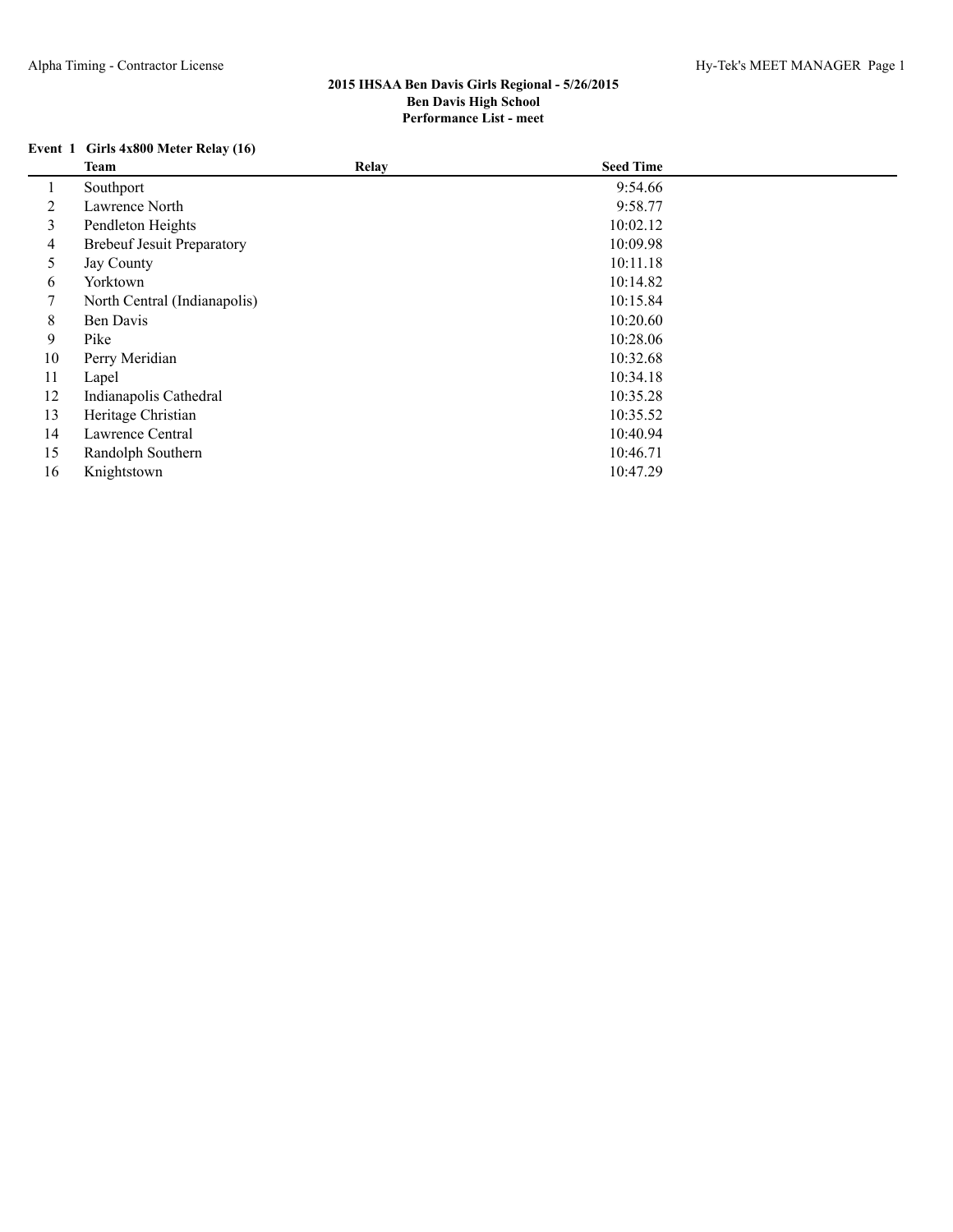## **Event 16 Girls Pole Vault (21)**

|    | Name               |    | Year School                       | <b>Seed Mark</b> |
|----|--------------------|----|-----------------------------------|------------------|
|    | Brown, Sandra      | 11 | Pike                              | 11-09.00         |
| 2  | Smith, Kayla       | 12 | Lawrence Central                  | 11-06.00         |
| 3  | Jackson, Kim       | 12 | Pike                              | 11-03.00         |
| 4  | Schrader, Zoe      | 11 | Indianapolis Bishop Chatard       | 10-00.00         |
| 5. | Metz, Kristina     | 12 | Muncie Burris                     | $9 - 09.00$      |
| 6  | Wright, Shayla     | 12 | Southport                         | $9 - 00.00$      |
|    | McIntyre, Grace    | 09 | North Central (Indianapolis)      | 8-06.00          |
| 8  | Ramseyer, Alli     | 12 | Pendleton Heights                 | 8-06.00          |
| 9  | Rose, Nesa         | 11 | Indianapolis Bishop Chatard       | 8-06.00          |
| 10 | Bowie, Jackie      | 12 | Southport                         | 8-06.00          |
| 11 | Manring, Camelia   | 11 | North Central (Indianapolis)      | 8-00.00          |
| 12 | Schleter, Meg      | 10 | Mt. Vernon                        | 8-00.00          |
| 13 | Steinhardt, Sydney | 10 | Lawrence Central                  | 7-06.00          |
| 14 | Blackburn, Nicole  | 11 | Muncie Burris                     | 7-06.00          |
| 15 | Houston, Jenna     | 12 | Indpls Cardinal Ritter            | $7 - 00.00$      |
| 16 | McKay, Maddie      | 09 | <b>Brebeuf Jesuit Preparatory</b> | $7 - 00.00$      |
| 17 | Keith, Imani       | 11 | Ben Davis                         | $7 - 00.00$      |
| 18 | Rodriguez, Betsy   | 11 | Pendleton Heights                 | $7 - 00.00$      |
| 19 | King, Maddy        | 10 | Mt. Vernon                        | $7 - 00.00$      |
| 20 | Young, Megan       | 09 | Indpls Cardinal Ritter            | $7 - 00.00$      |
| 21 | Sherman, Emma      | 09 | Lawrence North                    | $7 - 00.00$      |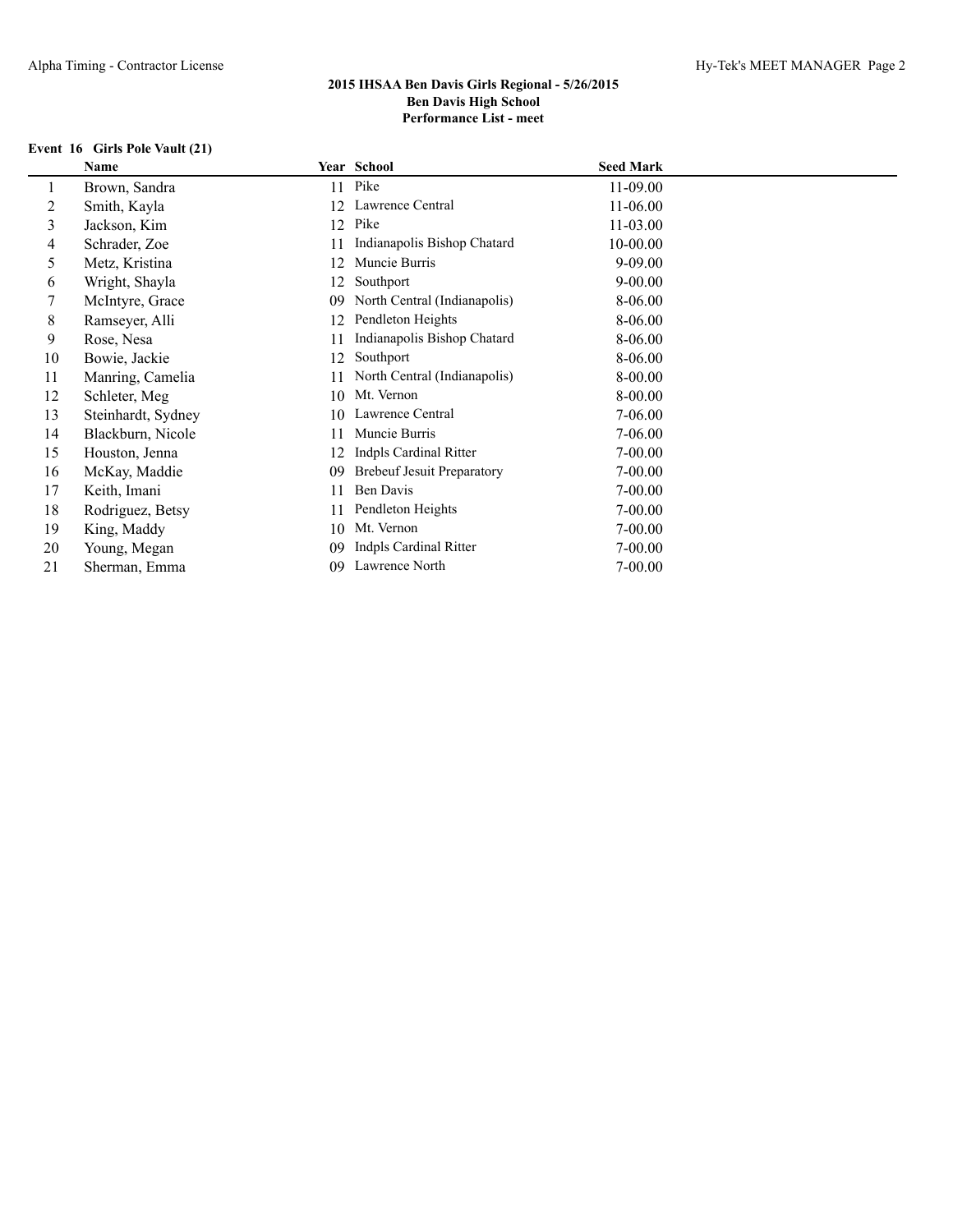## **Event 14 Girls Discus Throw (16)**

|    | Name                  |     | <b>Year School</b>           | <b>Seed Mark</b> |  |
|----|-----------------------|-----|------------------------------|------------------|--|
|    | Logan, Anna           | 12  | Indianapolis Bishop Chatard  | 129-02           |  |
| 2  | Avant, Kayjah         | 10. | North Central (Indianapolis) | 119-07.50        |  |
| 3  | Jackson, Savannah     | 12  | Muncie Central               | 118-10           |  |
| 4  | Flight, Taylor        |     | 10 Pike                      | 117-08           |  |
| 5  | Dickerson, Jacie      | 12  | Anderson                     | 116-06.50        |  |
| 6  | Adams, Brianna        | 11  | Perry Meridian               | 116-03           |  |
|    | Ford, Nijah           | 10  | North Central (Indianapolis) | 114-11           |  |
| 8  | Carter, Princess      | 10  | Lawrence North               | 112-10.50        |  |
| 9  | Brinkley, Princess    |     | Indianapolis Cathedral       | 111-06           |  |
| 10 | Simms, Jaylinn        | 10  | Ben Davis                    | 109-03           |  |
| 11 | Warner, Caroline      | 10  | New Castle                   | 109-02.50        |  |
| 12 | Giles, Sydney         | 10  | Indianapolis Cathedral       | $104 - 10$       |  |
| 13 | Smith, Sabrina        | 11  | Cowan                        | $103 - 11$       |  |
| 14 | Duncan, Destiny       |     | Monroe Central               | 103-09           |  |
| 15 | Harrington, Dominique | 12. | Park Tudor                   | 103-07           |  |
| 16 | Hill, Alexis          | 10. | Perry Meridian               | 102-09           |  |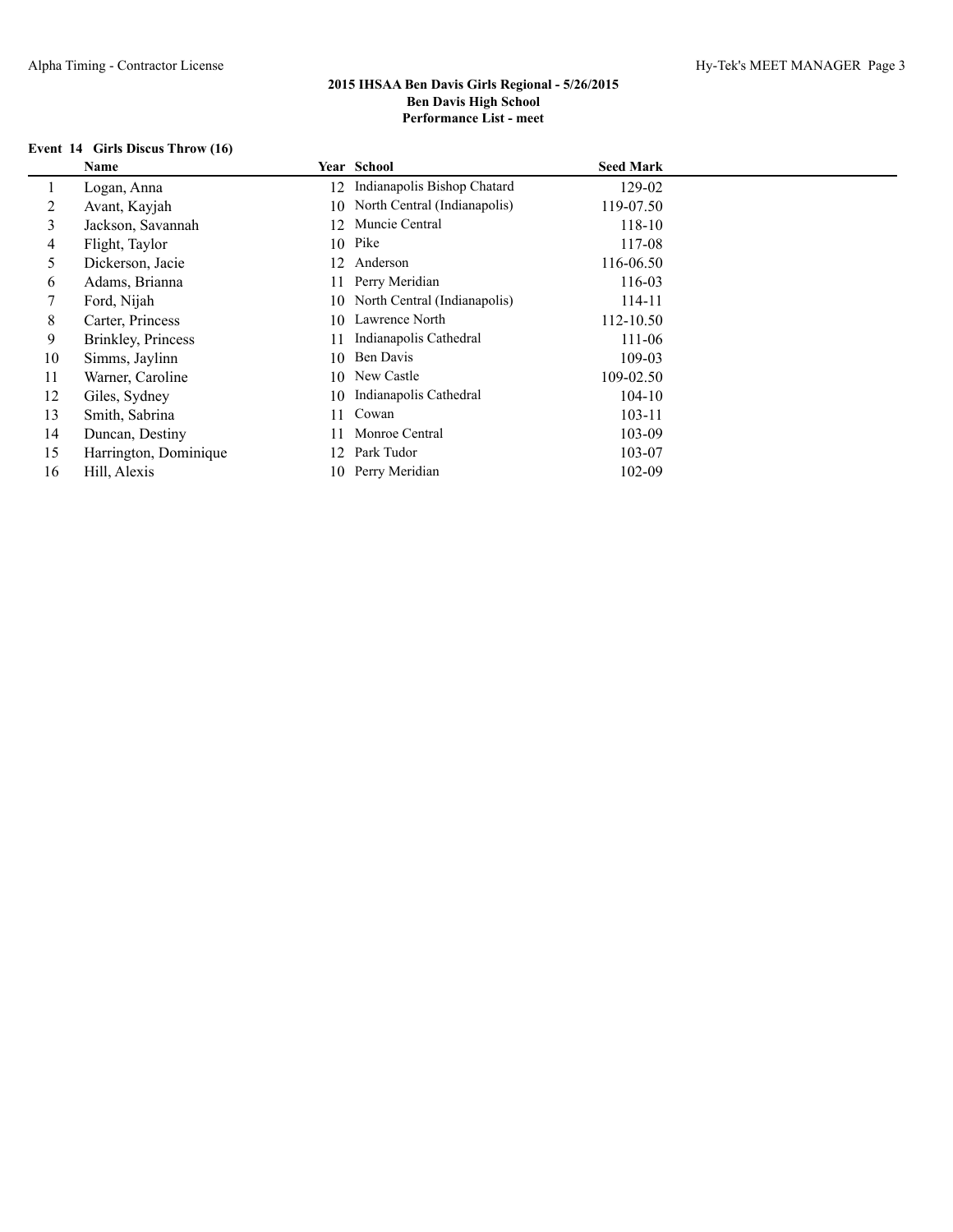## **Event 13 Girls High Jump (17)**

|    | Name             |    | <b>Year School</b>           | <b>Seed Mark</b> |
|----|------------------|----|------------------------------|------------------|
|    | Cuttino, Shavona | 12 | Ben Davis                    | 5-04.00          |
| 2  | Mosongo, Bosi    | 11 | Park Tudor                   | 5-03.00          |
| 3  | Orr, Heather     |    | 10 Perry Meridian            | 5-03.00          |
| 4  | Murray, Mariah   | 11 | Indianapolis Bishop Chatard  | 5-03.00          |
| 5  | Young, Erynn     | 11 | Ben Davis                    | $5 - 02.00$      |
| 6  | Mourey, Shelby   | 12 | Eastern Hancock              | $5 - 02.00$      |
|    | Malichi, Tobi    |    | 10 Pike                      | $5 - 02.00$      |
| 8  | Reid, Hannah     | 12 | North Central (Indianapolis) | 5-01.00          |
| 9  | Yates, Megen     | 12 | Monroe Central               | 5-01.00          |
| 10 | Hartman, Baylee  | 10 | <b>Union City</b>            | $5-00.00$        |
| 11 | Malott, Olivia   | 11 | New Castle                   | $5-00.00$        |
| 12 | Malapit, Carson  | 12 | Yorktown                     | $4 - 10.00$      |
| 13 | Moore, Adrianna  | 09 | Pike                         | $4 - 10.00$      |
| 14 | Wohlert, Julia   | 09 | Decatur Central              | $4 - 10.00$      |
| 15 | Field, Bailey    | 10 | Southport                    | $4 - 10.00$      |
| 16 | Norwood, Jai-lyn | 09 | Lawrence Central             | $4 - 10.00$      |
| 17 | Sander, Allison  |    | 10 Knightstown               | $4 - 10.00$      |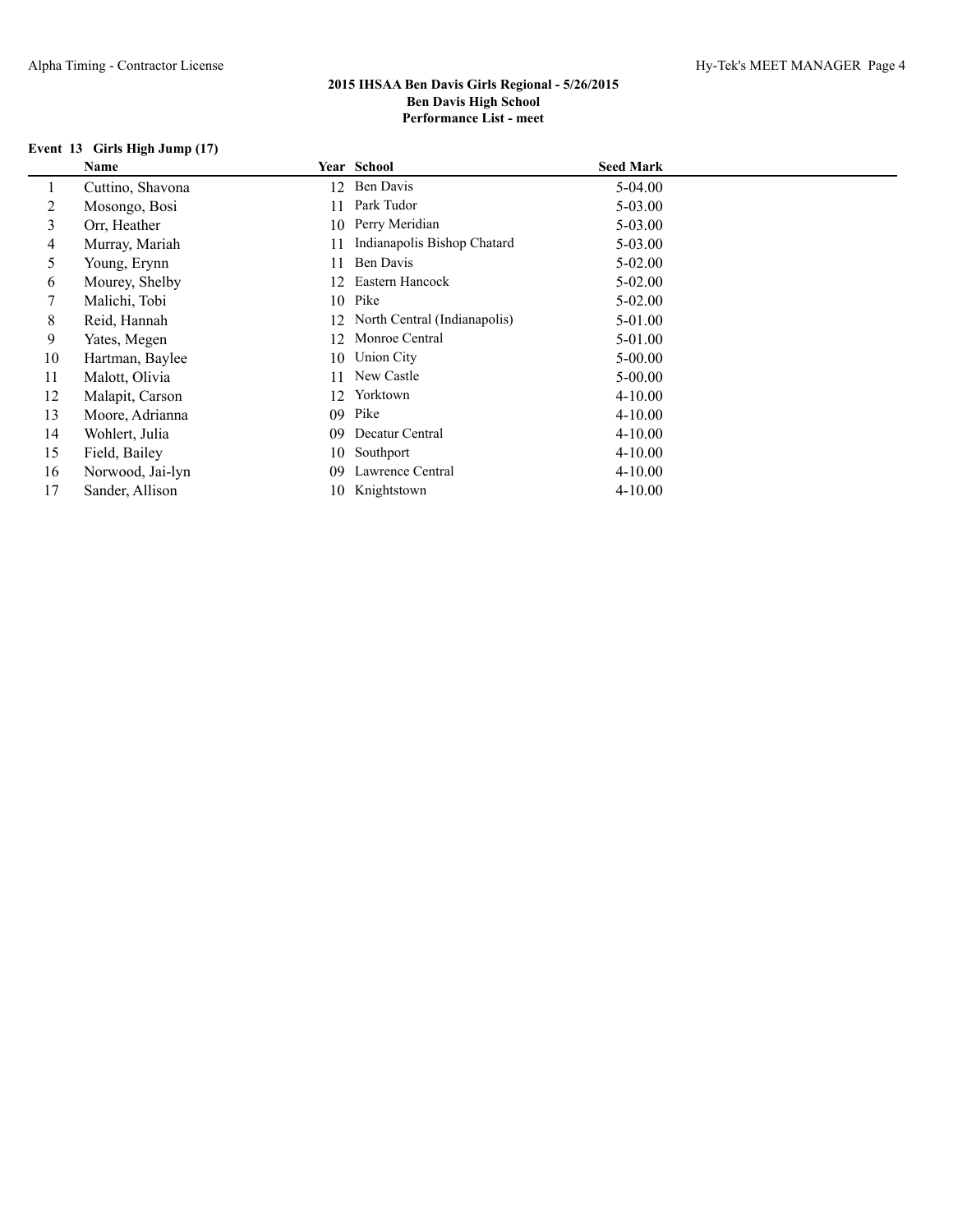## **Event 12 Girls Long Jump (16)**

|    | Name                      |     | Year School                       | <b>Seed Mark</b> |
|----|---------------------------|-----|-----------------------------------|------------------|
|    | Woodson, Ra'Von           | 11  | Ben Davis                         | 18-06.00         |
| 2  | Jordan, Cienna            | 11  | Indianapolis Cathedral            | 17-02.50         |
| 3  | Coleman, Olivia           | 12  | Mt. Vernon                        | 17-02.00         |
| 4  | Moore, Adrianna           | 09  | Pike                              | 16-09.50         |
| 5  | Flemings, Amoni           | 11. | North Central (Indianapolis)      | 16-08.50         |
| 6  | Gray, Ariel               | 12. | Pike                              | 16-08.50         |
|    | Howard-Anderson, A'Dreana | 11  | Yorktown                          | 16-07.50         |
| 8  | McDuffie, Devin           | 11  | <b>Brebeuf Jesuit Preparatory</b> | 16-07.50         |
| 9  | Steinhardt, Sydney        | 10  | Lawrence Central                  | 16-06.00         |
| 10 | Jean-baptiste, Marsha     | 11  | Indianapolis Broad Ripple Magn    | $16 - 03.50$     |
| 11 | Jones, Autumn             | 12. | Lawrence North                    | $16 - 02.00$     |
| 12 | Campbell, Ralen           | 10  | Ben Davis                         | 15-11.00         |
| 13 | Walker, Alexa             | 12  | Southport                         | 15-09.00         |
| 14 | Merryman, Michelle        | 09  | Pendleton Heights                 | 15-07.50         |
| 15 | DiBiasio, Katarina        | 10  | Monroe Central                    | 15-01.25         |
| 16 | Barnes, Aaliyah           | 09  | Muncie Central                    | 15-00.75         |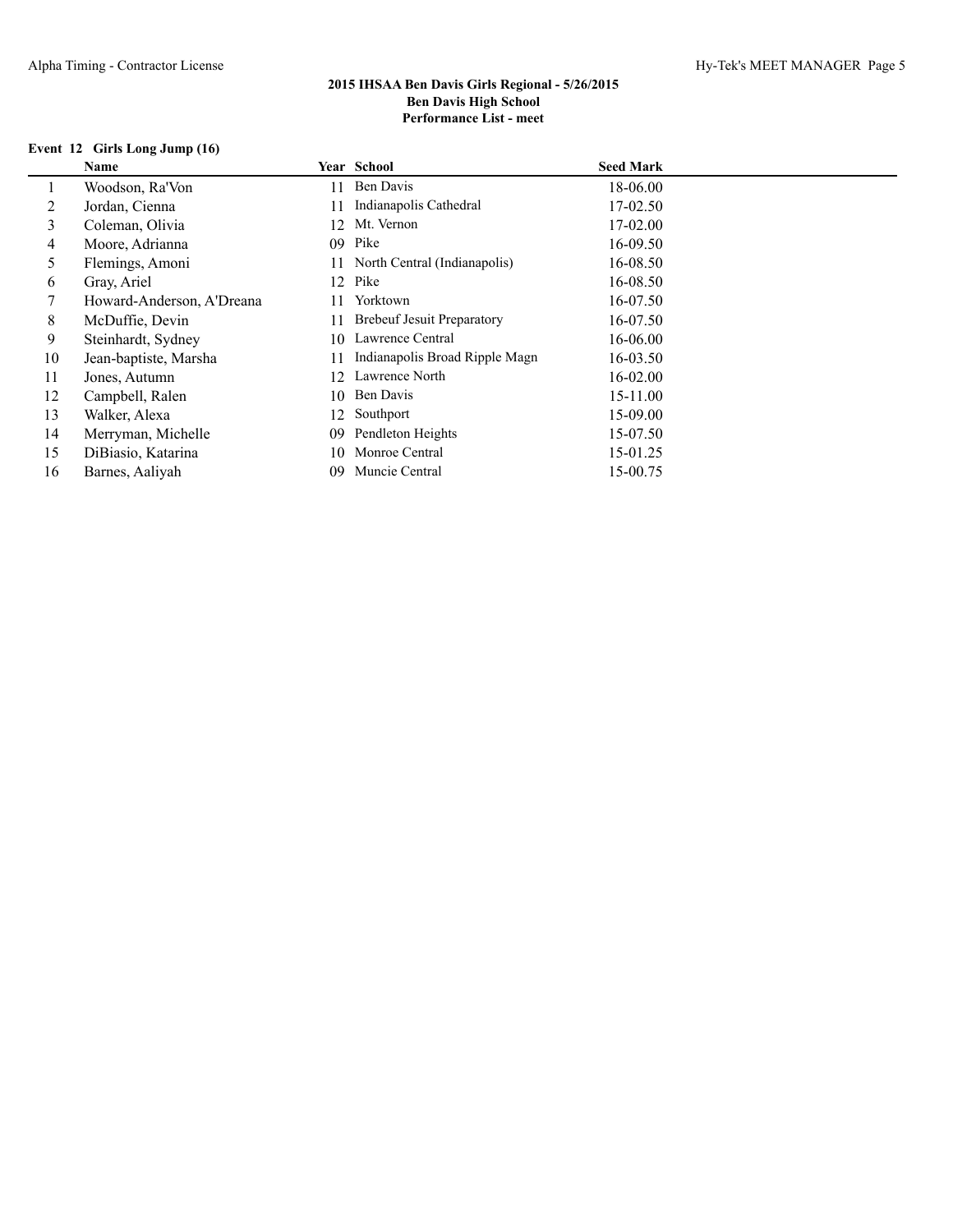### **Event 2 Girls 100 Meter Dash (16) Prelims**

|    | Name               |    | Year School                       | <b>Seed Time</b> |
|----|--------------------|----|-----------------------------------|------------------|
| 1  | Stewart, Peyton    | 12 | Lawrence North                    | 11.78            |
| 2  | Irby, Lynna        | 10 | Pike                              | 12.11            |
| 3  | Stott, Lakara      | 11 | Lawrence Central                  | 12.40            |
| 4  | Simmons, Kyara     | 10 | Ben Davis                         | 12.46            |
| 5  | Woods, Oleya       |    | 10 Pike                           | 12.50            |
| 6  | McDuffie, Devin    | 11 | <b>Brebeuf Jesuit Preparatory</b> | 12.51            |
|    | Woodson, Ra'Von    | 11 | Ben Davis                         | 12.52            |
| 8  | Ballard, V'Shanell | 11 | Indianapolis Arsenal Technical    | 12.76            |
| 9  | Smalley, Perrie    | 11 | Wes-Del                           | 12.77            |
| 10 | Robinson, Chelsea  |    | 12 North Central (Indianapolis)   | 12.79            |
| 11 | Christensen, Alexa | 10 | Mt. Vernon                        | 13.01            |
| 12 | Smith, Jordan      | 09 | <b>Brebeuf Jesuit Preparatory</b> | 13.04            |
| 13 | Franklin, Alexis   | 09 | Mt. Vernon                        | 13.05            |
| 14 | Gilbert, Katelyn   | 09 | Heritage Christian                | 13.12            |
| 15 | Vargas, Monique    | 10 | Muncie Central                    | 13.15            |
| 16 | Scaife, Jayla      | 11 | Muncie Central                    | 13.19            |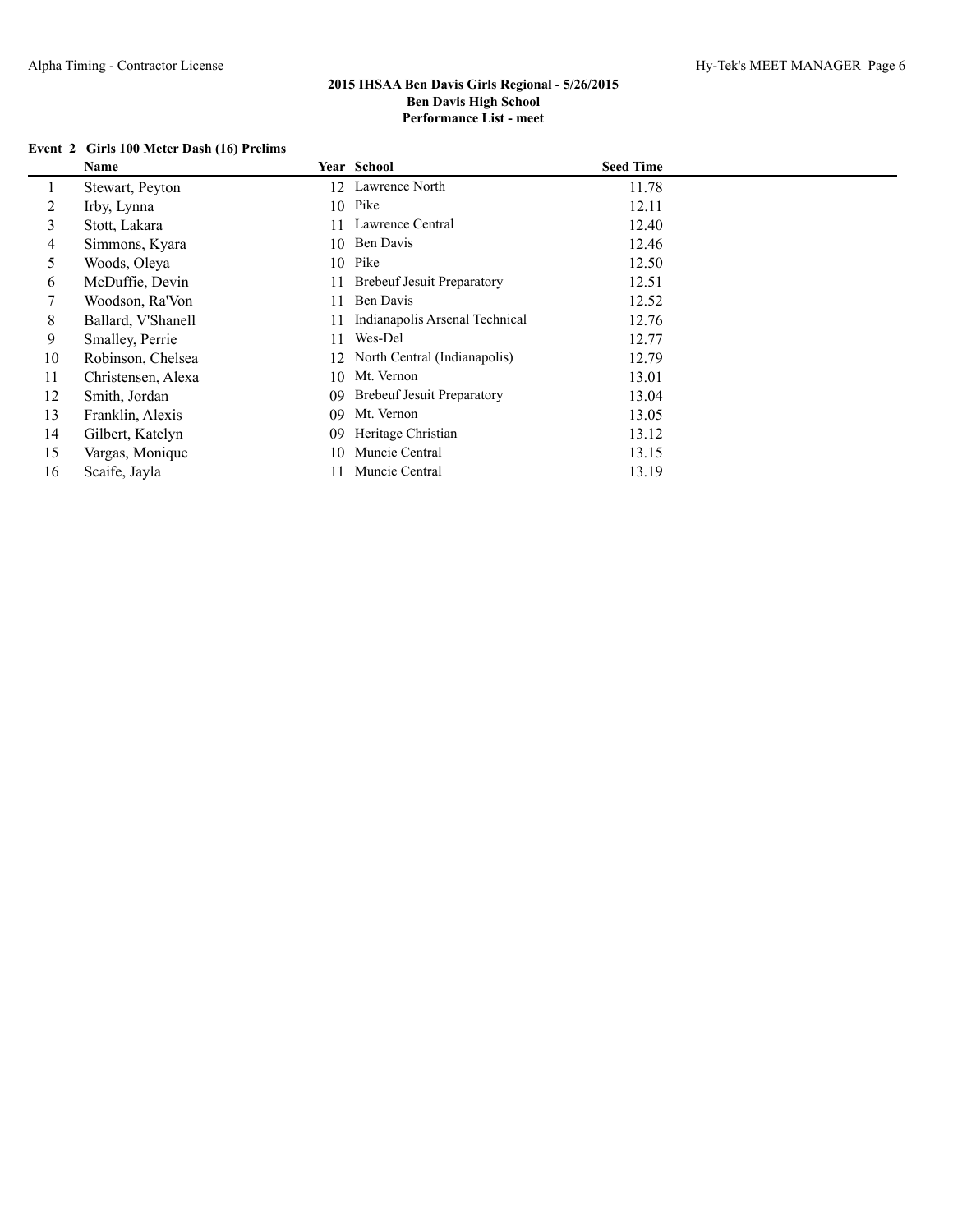### **Event 3 Girls 100 Meter Hurdles (17) Prelims**

|    | Name                |     | Year School                    | <b>Seed Time</b> |
|----|---------------------|-----|--------------------------------|------------------|
|    | Sakeuh, Plenseh-Tay |     | 12 Lapel                       | 14.89            |
| 2  | Barnes, Aaliyah     | 09  | Muncie Central                 | 15.58            |
| 3  | George, Jalacia     | 12  | Lawrence North                 | 15.71            |
| 4  | Jordan, Cienna      |     | Indianapolis Cathedral         | 15.78            |
| 5  | Herring, Kyndal     | 11  | Lawrence Central               | 15.79            |
| 6  | Jenkins, LaBrea     |     | 10 Pike                        | 16.10            |
| 7  | Malichi, Jodi       |     | 10 Pike                        | 16.35            |
| 8  | Crabtree, Hope      | 12  | <b>Blue River Valley</b>       | 16.54            |
| 9  | Graves, Jordan      | 11  | Ben Davis                      | 16.63            |
| 10 | Toney, Tessa        |     | Indianapolis Arsenal Technical | 16.69            |
| 11 | Spaulding, Hope     | 11  | Eastern Hancock                | 16.79            |
| 12 | Rudy, Macee         | 10  | Shenandoah                     | 16.91            |
| 13 | Ernst, Teresa       | 11  | Indianapolis Bishop Chatard    | 17.09            |
| 14 | Webber, Bailey      | 11  | Perry Meridian                 | 17.14            |
| 15 | Sims, Jazmyne       | 11  | Indianapolis Arsenal Technical | 17.14            |
| 16 | Dues, Britlyn       | 10  | Jay County                     | 17.37            |
| 17 | Lorance, Taryn      | 10. | Yorktown                       | 17.49            |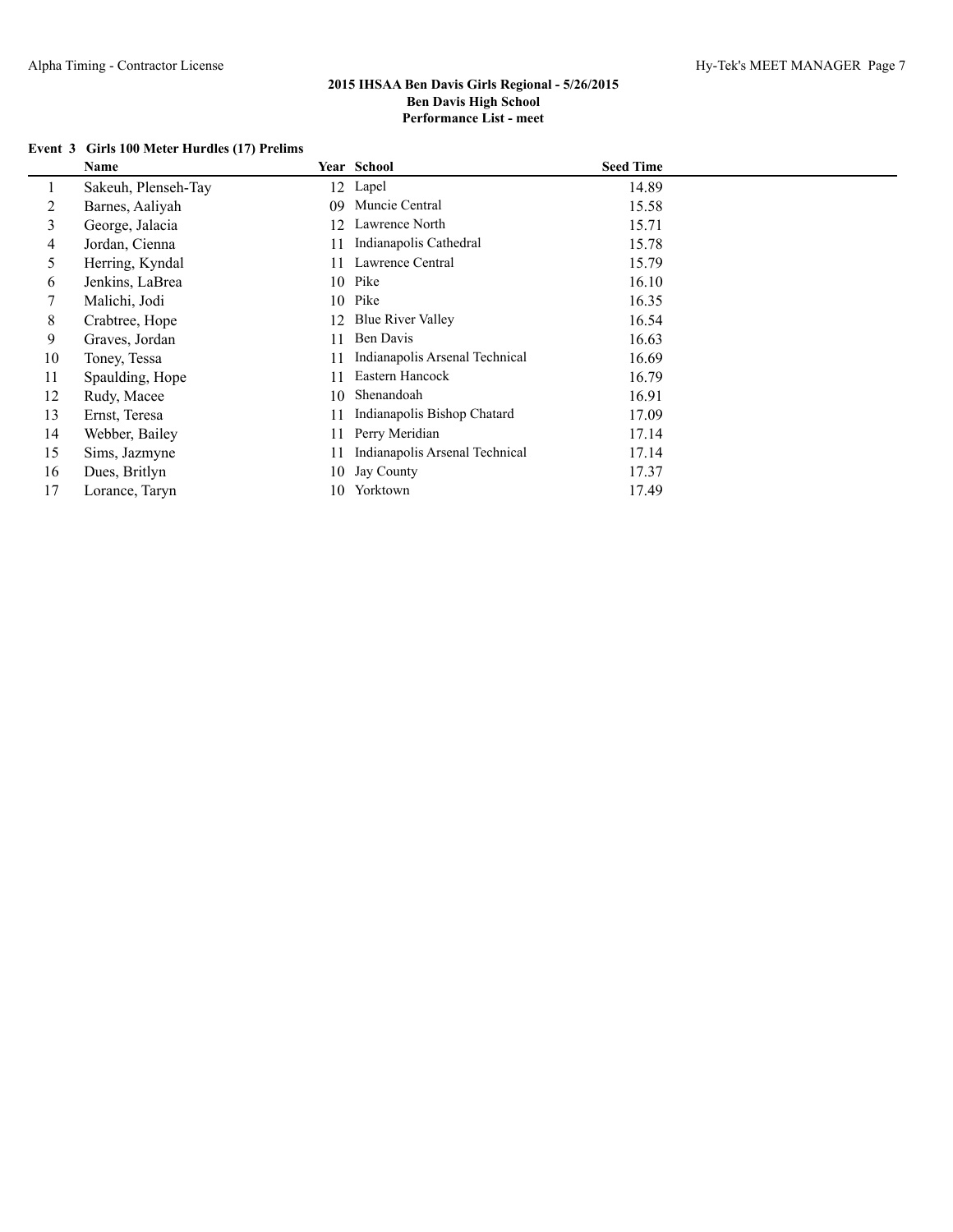### **Event 4 Girls 200 Meter Dash (16) Prelims**

|    | Name               |     | Year School                     | <b>Seed Time</b> |
|----|--------------------|-----|---------------------------------|------------------|
|    | Irby, Lynna        |     | 10 Pike                         | 25.05            |
| 2  | Stewart, Peyton    | 12. | Lawrence North                  | 25.11            |
| 3  | Simmons, Kyara     |     | 10 Ben Davis                    | 25.52            |
| 4  | Robinson, Chelsea  |     | 12 North Central (Indianapolis) | 25.83            |
| 5  | Coleman, Olivia    | 12  | Mt. Vernon                      | 25.84            |
| 6  | Woods, Oleya       | 10  | Pike                            | 26.16            |
|    | Stott, Lakara      | 11  | Lawrence Central                | 26.18            |
| 8  | Gilbert, Katelyn   | 09  | Heritage Christian              | 26.75            |
| 9  | Flemings, Amoni    | 11  | North Central (Indianapolis)    | 26.79            |
| 10 | Smalley, Perrie    | 11  | Wes-Del                         | 26.93            |
| 11 | Wyant, Tylor       |     | 10 Lapel                        | 27.23            |
| 12 | Claxton, Brandi    | 12  | Yorktown                        | 27.44            |
| 13 | Gray, Karlee       | 11  | Eastern Hancock                 | 27.49            |
| 14 | Brown, Autumn      | 11  | Covenant Christian (Indpls)     | 27.57            |
| 15 | Gayden, Terranecia |     | 10 Perry Meridian               | 27.66            |
| 16 | DiBiasio, Katarina | 10  | Monroe Central                  | 27.96            |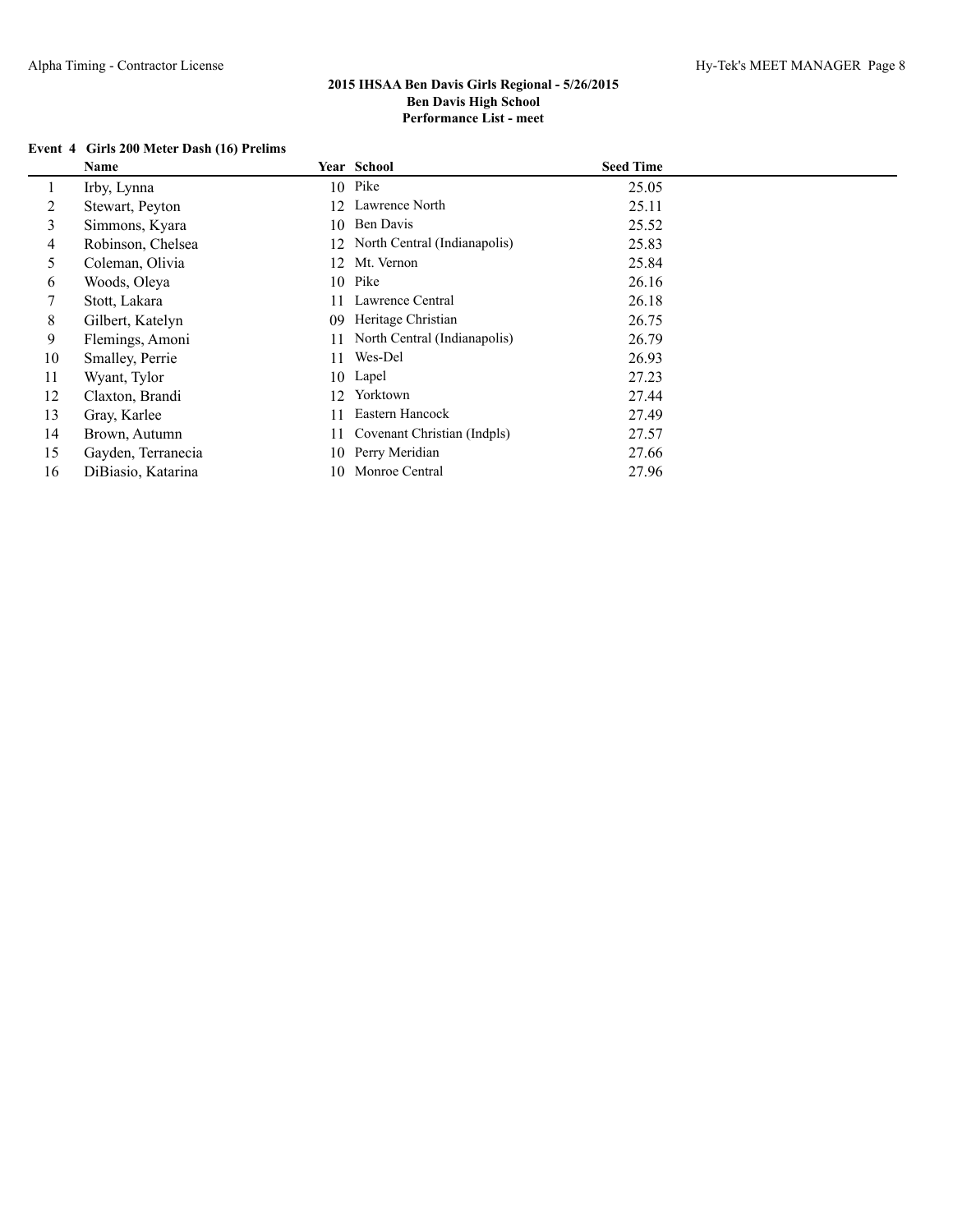# **Event 5 Girls 1600 Meter Run (16)**

|    | <b>Name</b>        |    | Year School                       | <b>Seed Time</b> |
|----|--------------------|----|-----------------------------------|------------------|
|    | Free, Katherine    | 11 | Indianapolis Cathedral            | 5:10.64          |
| 2  | Hodson, Kayley     | 11 | Lawrence Central                  | 5:22.78          |
| 3  | Gallagher, Mikayla | 09 | <b>Brebeuf Jesuit Preparatory</b> | 5:25.43          |
| 4  | Bucker, Delaney    | 11 | Southport                         | 5:31.96          |
| 5. | Alatorre, Sofia    | 09 | Indianapolis Cathedral            | 5:32.90          |
| 6  | Baer, Grace        | 09 | Pendleton Heights                 | 5:34.63          |
|    | Wellman, Megan     | 11 | Jay County                        | 5:36.50          |
| 8  | Huber, Emily       | 12 | Decatur Central                   | 5:40.25          |
| 9  | Brock, Catherine   |    | 10 New Castle                     | 5:43.68          |
| 10 | LeMasters, Olivia  | 10 | Perry Meridian                    | 5:44.33          |
| 11 | Allen, Kayla       | 10 | Lawrence North                    | 5:44.70          |
| 12 | McKinney, Hannah   | 12 | Daleville                         | 5:45.10          |
| 13 | Palmer, Jessica    | 12 | Park Tudor                        | 5:46.44          |
| 14 | Norris, Aubrey     | 09 | Monroe Central                    | 5:48.53          |
| 15 | Kincade, Sarah     |    | 12 North Central (Indianapolis)   | 5:49.67          |
| 16 | Hazen, Sarah       | 12 | Yorktown                          | 5:57.20          |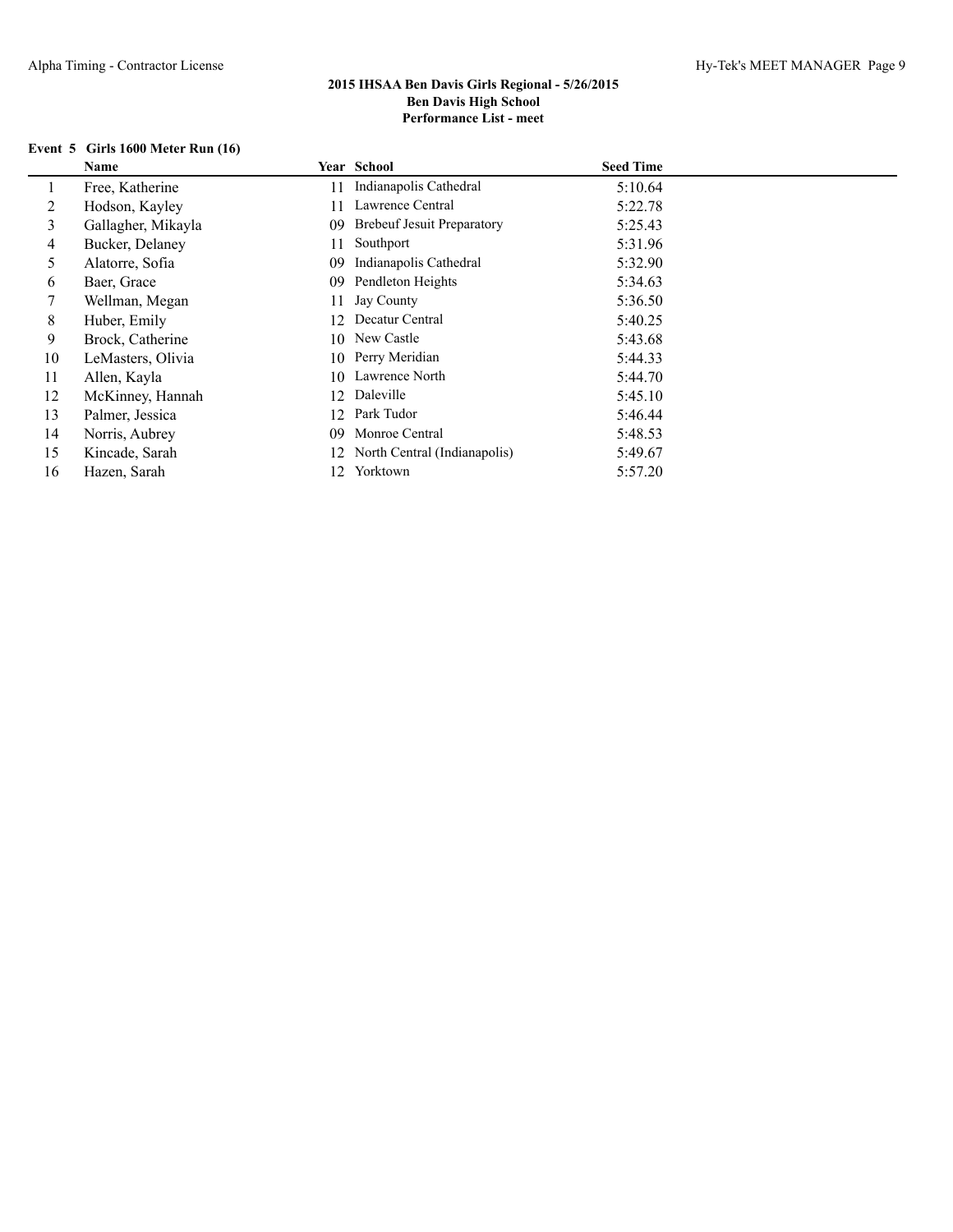# **Event 6 Girls 4x100 Meter Relay (16)**

|    | Team                              | Relay | <b>Seed Time</b> |  |
|----|-----------------------------------|-------|------------------|--|
|    | Ben Davis                         |       | 47.74            |  |
| 2  | North Central (Indianapolis)      |       | 48.45            |  |
| 3  | Pike                              |       | 49.01            |  |
| 4  | Lawrence Central                  |       | 49.87            |  |
| 5  | <b>Brebeuf Jesuit Preparatory</b> |       | 50.00            |  |
| 6  | Lawrence North                    |       | 50.38            |  |
| 7  | Indianapolis Bishop Chatard       |       | 50.67            |  |
| 8  | Southport                         |       | 50.88            |  |
| 9  | Mt. Vernon                        |       | 51.16            |  |
| 10 | Indianapolis Cathedral            |       | 51.52            |  |
| 11 | Perry Meridian                    |       | 52.00            |  |
| 12 | Lapel                             |       | 52.00            |  |
| 13 | <b>Indpls Cardinal Ritter</b>     |       | 52.03            |  |
| 14 | Muncie Central                    |       | 52.16            |  |
| 15 | Randolph Southern                 |       | 52.66            |  |
| 16 | Yorktown                          |       | 52.67            |  |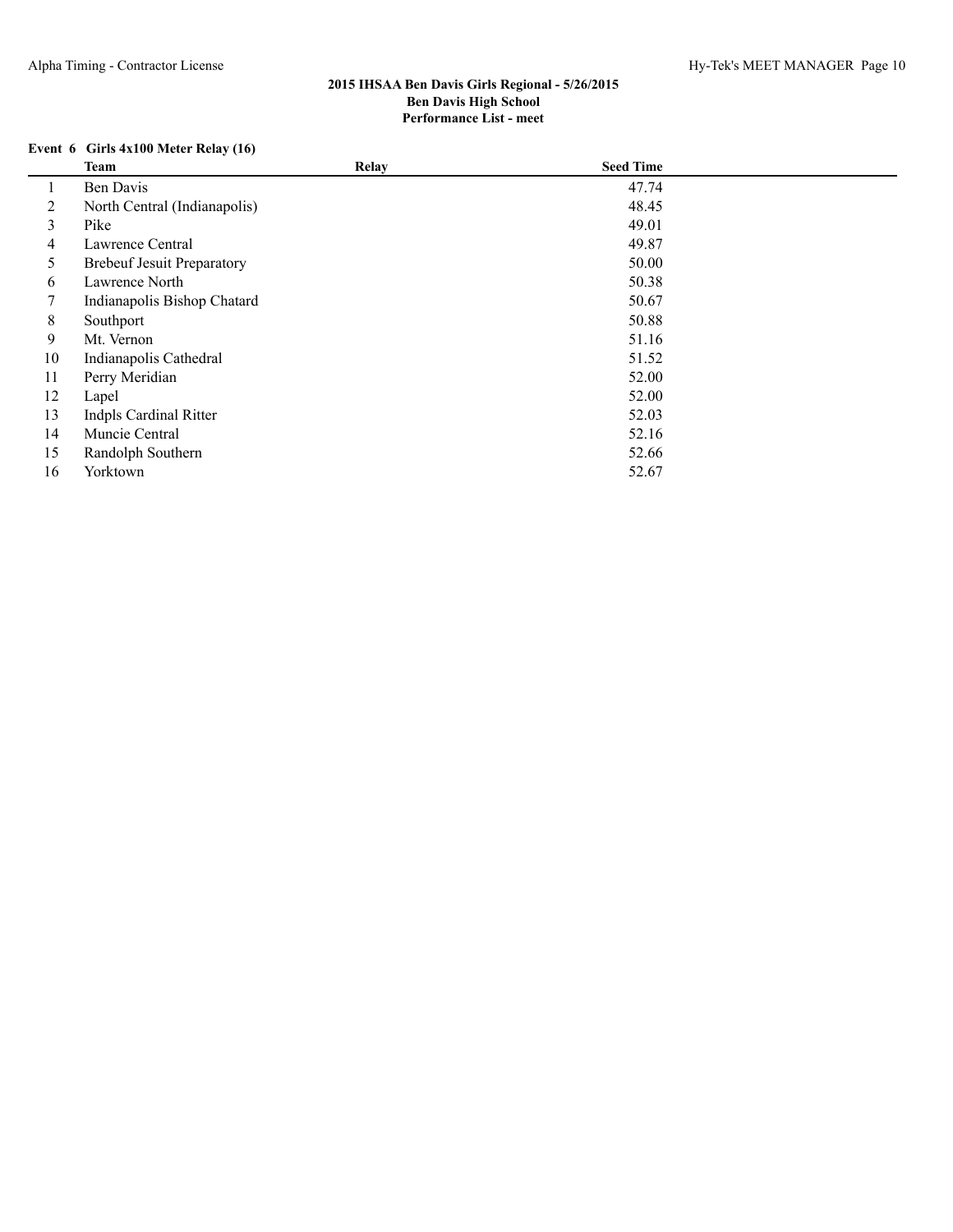# **Event 7 Girls 400 Meter Dash (16)**

|    | Name                |     | Year School                  | <b>Seed Time</b> |
|----|---------------------|-----|------------------------------|------------------|
|    | Irby, Lynna         |     | 10 Pike                      | 56.38            |
| 2  | Coleman, Olivia     | 12. | Mt. Vernon                   | 57.61            |
| 3  | Bradley, Isabel     | 11  | Heritage Christian           | 58.73            |
| 4  | Newhouse, Ariana    | 12. | Perry Meridian               | 58.87            |
| 5  | Jones, Courtney     | 10. | North Central (Indianapolis) | 58.90            |
| 6  | Coan, Rebecca       | 11  | Indianapolis Bishop Chatard  | 59.45            |
|    | Martin, Sydney      | 10  | Pike                         | 1:00.54          |
| 8  | Lehman, Alicia      | 09  | North Central (Indianapolis) | 1:01.07          |
| 9  | Wyant, Tylor        | 10  | Lapel                        | 1:01.33          |
| 10 | Awosanya, Olatundun | 11  | Southport                    | 1:01.54          |
| 11 | Haggard, Shelby     | 12  | Muncie Central               | 1:02.20          |
| 12 | Watkins, Monica     | 10  | Liberty Christian            | 1:02.22          |
| 13 | Harvey-King, Micah  | 12. | Southport                    | 1:02.70          |
| 14 | Jordan, Cienna      | 11  | Indianapolis Cathedral       | 1:02.74          |
| 15 | DiBiasio, Katarina  | 10  | Monroe Central               | 1:04.98          |
| 16 | Muhlenkamp, Briana  | 09  | Jay County                   | 1:06.68          |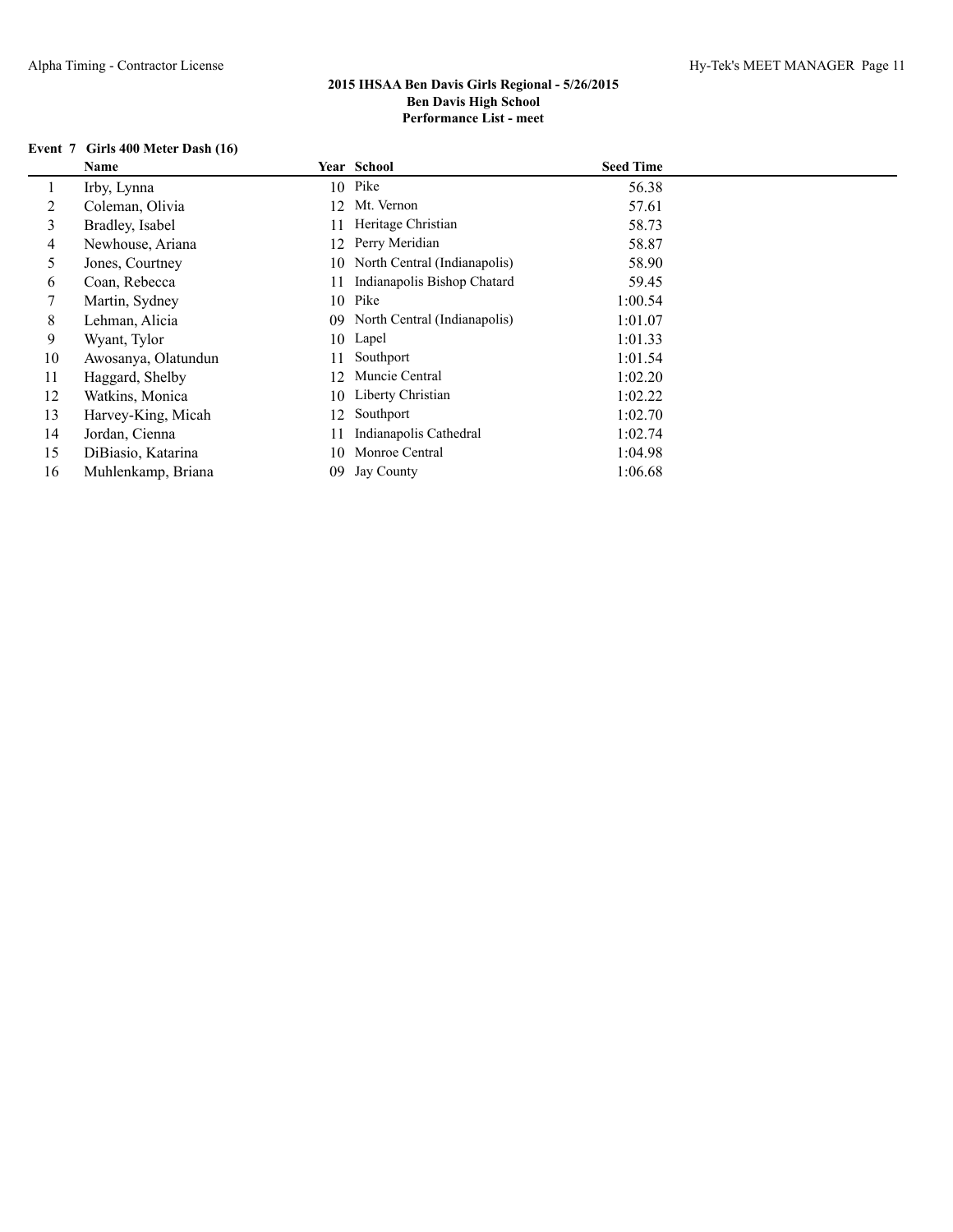## **Event 8 Girls 300 Meter Hurdles (16)**

|    | Name                |    | Year School                       | <b>Seed Time</b> |
|----|---------------------|----|-----------------------------------|------------------|
|    | Sakeuh, Plenseh-Tay | 12 | Lapel                             | 44.69            |
|    | Sanders, Olivia     | 11 | Indianapolis Cathedral            | 47.02            |
| 3  | Webber, Bailey      | 11 | Perry Meridian                    | 47.39            |
| 4  | Ernst, Teresa       | 11 | Indianapolis Bishop Chatard       | 47.47            |
| 5. | Benbow, Aubri       | 12 | Mt. Vernon                        | 47.77            |
| 6  | Ozobu, Gold         | 12 | <b>Brebeuf Jesuit Preparatory</b> | 47.87            |
|    | George, Jalacia     | 12 | Lawrence North                    | 48.37            |
| 8  | Spaulding, Hope     | 11 | Eastern Hancock                   | 48.48            |
| 9  | Collier, Dajia      | 11 | Ben Davis                         | 48.73            |
| 10 | Greene, Victoria    | 11 | Pike                              | 48.80            |
| 11 | Simmons, De'Aira    | 09 | Lawrence Central                  | 48.84            |
| 12 | Malichi, Jodi       | 10 | Pike                              | 48.95            |
| 13 | Steinhardt, Sydney  | 10 | Lawrence Central                  | 49.47            |
| 14 | Huddleston, Marissa | 09 | Monroe Central                    | 49.53            |
| 15 | Rapp, Hannah        | 09 | Yorktown                          | 49.62            |
| 16 | Barnes, Aaliyah     | 09 | Muncie Central                    | 50.21            |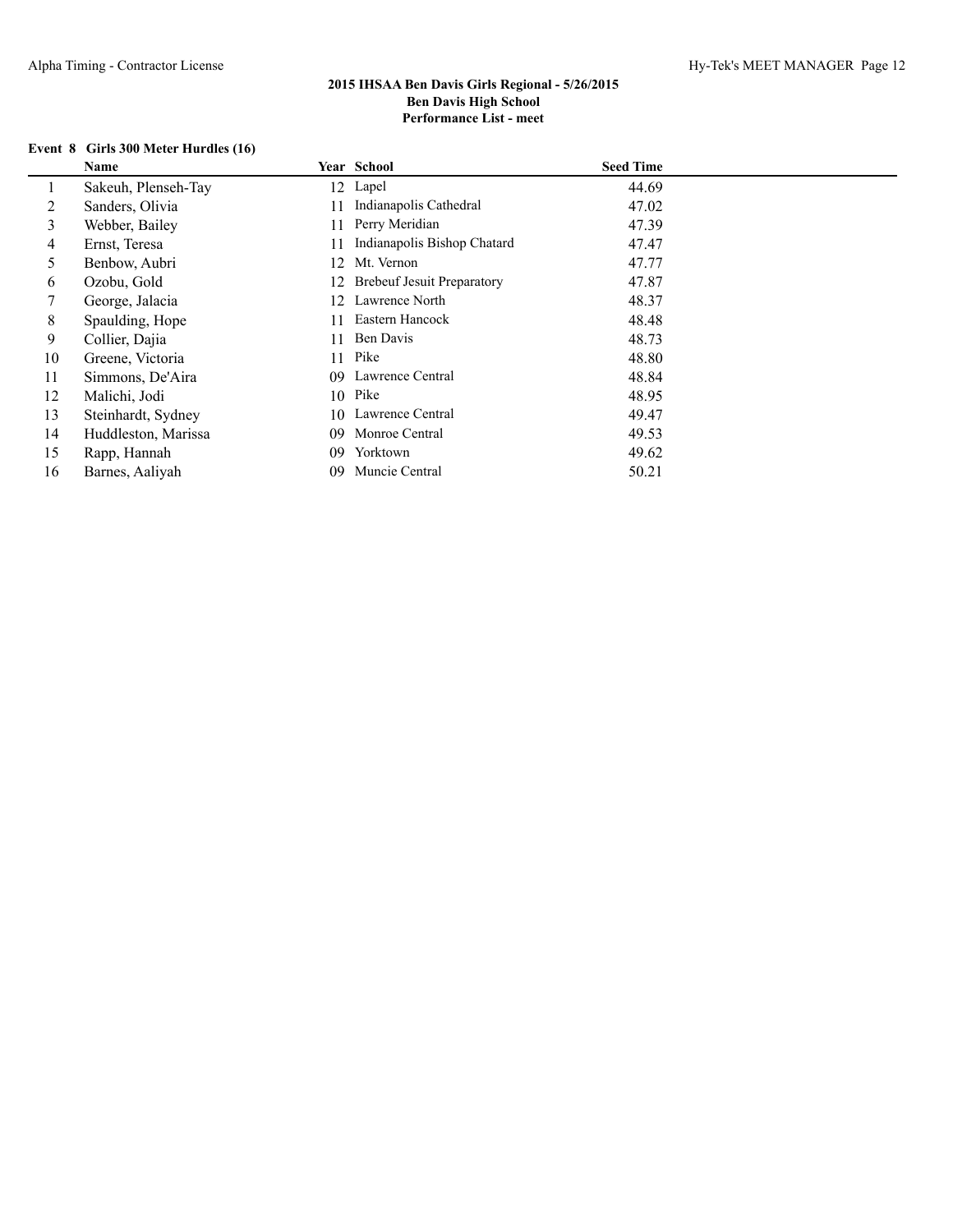### **Event 9 Girls 800 Meter Run (16)**

|    | Name               |     | Year School                       | <b>Seed Time</b> |
|----|--------------------|-----|-----------------------------------|------------------|
|    | Sullivan, Erin     |     | 10 Southport                      | 2:15.89          |
| 2  | Campbell, Danielle |     | 12 Pike                           | 2:18.27          |
| 3  | Free, Katherine    |     | Indianapolis Cathedral            | 2:19.17          |
| 4  | Brahm, Constance   | 12  | Ben Davis                         | 2:21.83          |
| 5  | Blake, Kendall     |     | 10 Indpls Cardinal Ritter         | 2:22.30          |
| 6  | Modrall, Katherine | 09  | <b>Brebeuf Jesuit Preparatory</b> | 2:22.68          |
| 7  | Smith, Anna        |     | 12 New Castle                     | 2:25.01          |
| 8  | Riding, Shania     |     | 10 Lawrence North                 | 2:25.30          |
| 9  | Baiyee, Shelene    |     | 11 North Central (Indianapolis)   | 2:25.88          |
| 10 | Wright, Regina     | 12  | Ben Davis                         | 2:27.23          |
| 11 | Magers, Christina  | 09  | Pendleton Heights                 | 2:29.39          |
| 12 | Beagle, Jenna      | 09  | Park Tudor                        | 2:29.85          |
| 13 | Hodson, Kayley     | 11  | Lawrence Central                  | 2:30.93          |
| 14 | Kunkler, Ava       |     | 11 Jay County                     | 2:33.29          |
| 15 | Kunkler, Erika     |     | 10 Jay County                     | 2:34.28          |
| 16 | Scanameo, Suzanne  | 10. | Yorktown                          | 2:38.09          |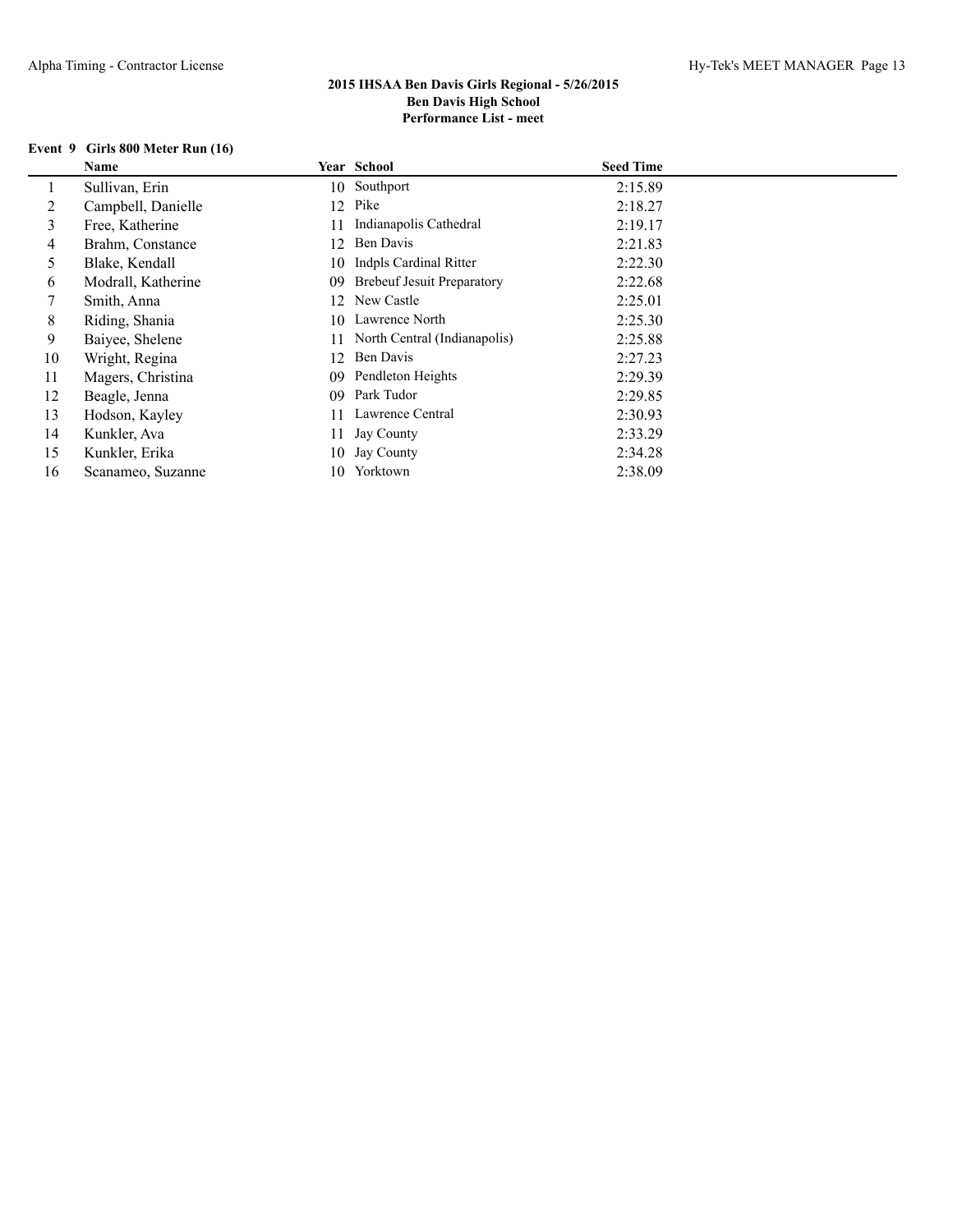# **Event 10 Girls 3200 Meter Run (16)**

|    | <b>Name</b>      |    | Year School                       | <b>Seed Time</b> |
|----|------------------|----|-----------------------------------|------------------|
|    | Flood, Ellen     | 11 | Indianapolis Cathedral            | 11:31.98         |
| 2  | Lampert, Allison |    | 10 Pike                           | 11:40.77         |
| 3  | Arney, Erin      | 09 | Indianapolis Cathedral            | 11:41.07         |
| 4  | McCarty, Alli    | 10 | Pendleton Heights                 | 11:51.48         |
| 5  | Hall, Emma       | 10 | Pendleton Heights                 | 11:52.45         |
| 6  | Aul, Madeline    | 09 | Yorktown                          | 11:53.34         |
|    | Owens, Katie     | 12 | <b>Brebeuf Jesuit Preparatory</b> | 12:11.08         |
| 8  | Wellman, Megan   | 11 | Jay County                        | 12:14.64         |
| 9  | Bucker, Delaney  | 11 | Southport                         | 12:15.70         |
| 10 | Norris, Aubrey   | 09 | Monroe Central                    | 12:25.86         |
| 11 | Loughery, Maddie | 09 | Lawrence North                    | 12:26.07         |
| 12 | Brock, Catherine | 10 | New Castle                        | 12:31.41         |
| 13 | Teed, Abby       | 09 | Indianapolis Bishop Chatard       | 12:31.60         |
| 14 | Fisher, Susan    | 11 | <b>Brebeuf Jesuit Preparatory</b> | 12:33.75         |
| 15 | O'Brian, Kayla   |    | Perry Meridian                    | 12:35.15         |
| 16 | Kerns, Kora      | 10 | Union City                        | 12:35.25         |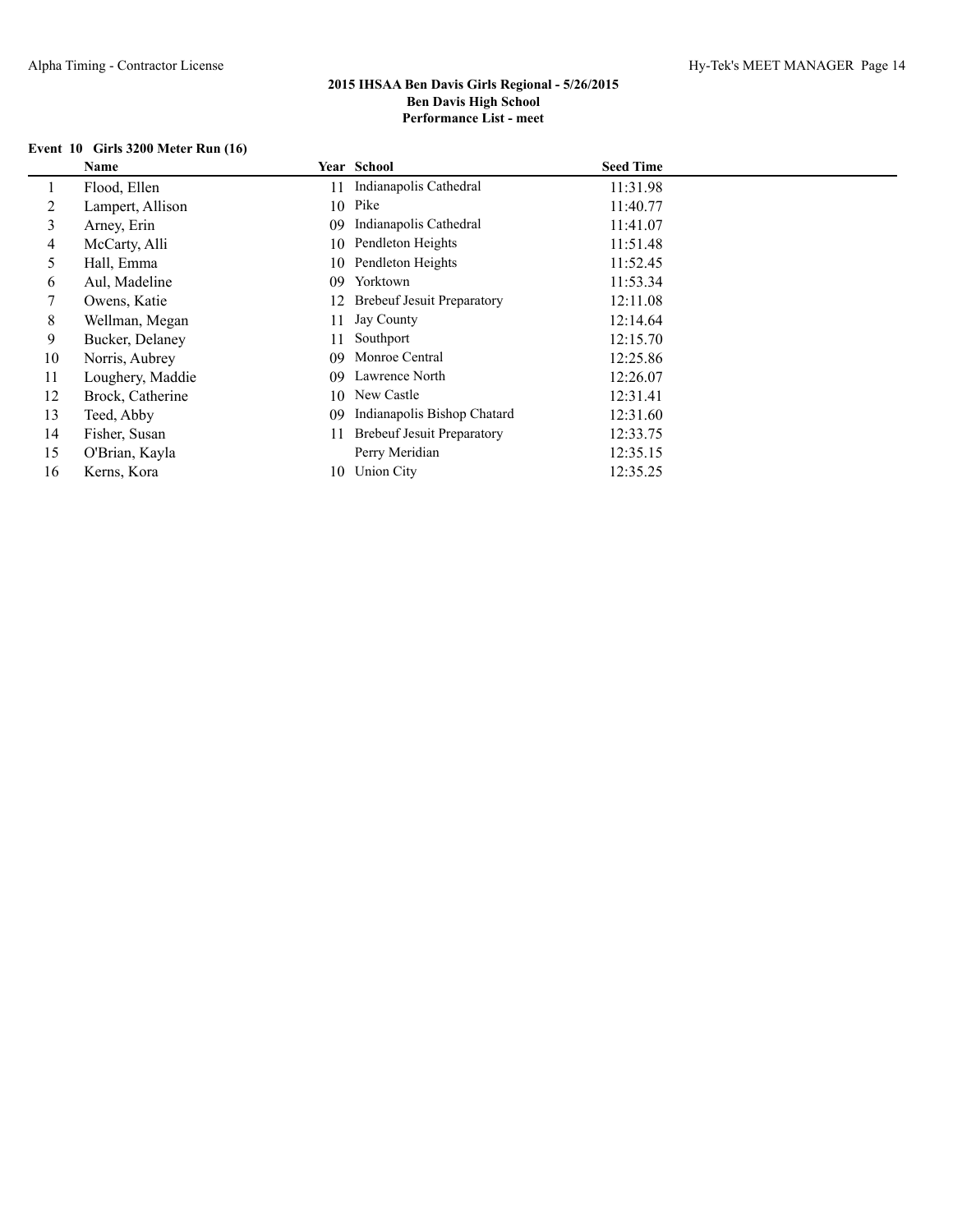# **Event 11 Girls 4x400 Meter Relay (16)**

|    | <b>Team</b>                       | Relay | <b>Seed Time</b> |  |
|----|-----------------------------------|-------|------------------|--|
|    | Ben Davis                         |       | 4:05.46          |  |
| 2  | Indianapolis Bishop Chatard       |       | 4:09.53          |  |
| 3  | Southport                         |       | 4:09.96          |  |
| 4  | Yorktown                          |       | 4:10.53          |  |
| 5  | <b>Brebeuf Jesuit Preparatory</b> |       | 4:10.69          |  |
| 6  | Pike                              |       | 4:11.25          |  |
|    | North Central (Indianapolis)      |       | 4:11.98          |  |
| 8  | Park Tudor                        |       | 4:14.11          |  |
| 9  | Lawrence North                    |       | 4:17.03          |  |
| 10 | Lapel                             |       | 4:17.08          |  |
| 11 | Perry Meridian                    |       | 4:18.98          |  |
| 12 | Jay County                        |       | 4:22.99          |  |
| 13 | Lawrence Central                  |       | 4:23.46          |  |
| 14 | Monroe Central                    |       | 4:24.20          |  |
| 15 | Indianapolis Cathedral            |       | 4:24.97          |  |
| 16 | New Castle                        |       | 4:27.53          |  |